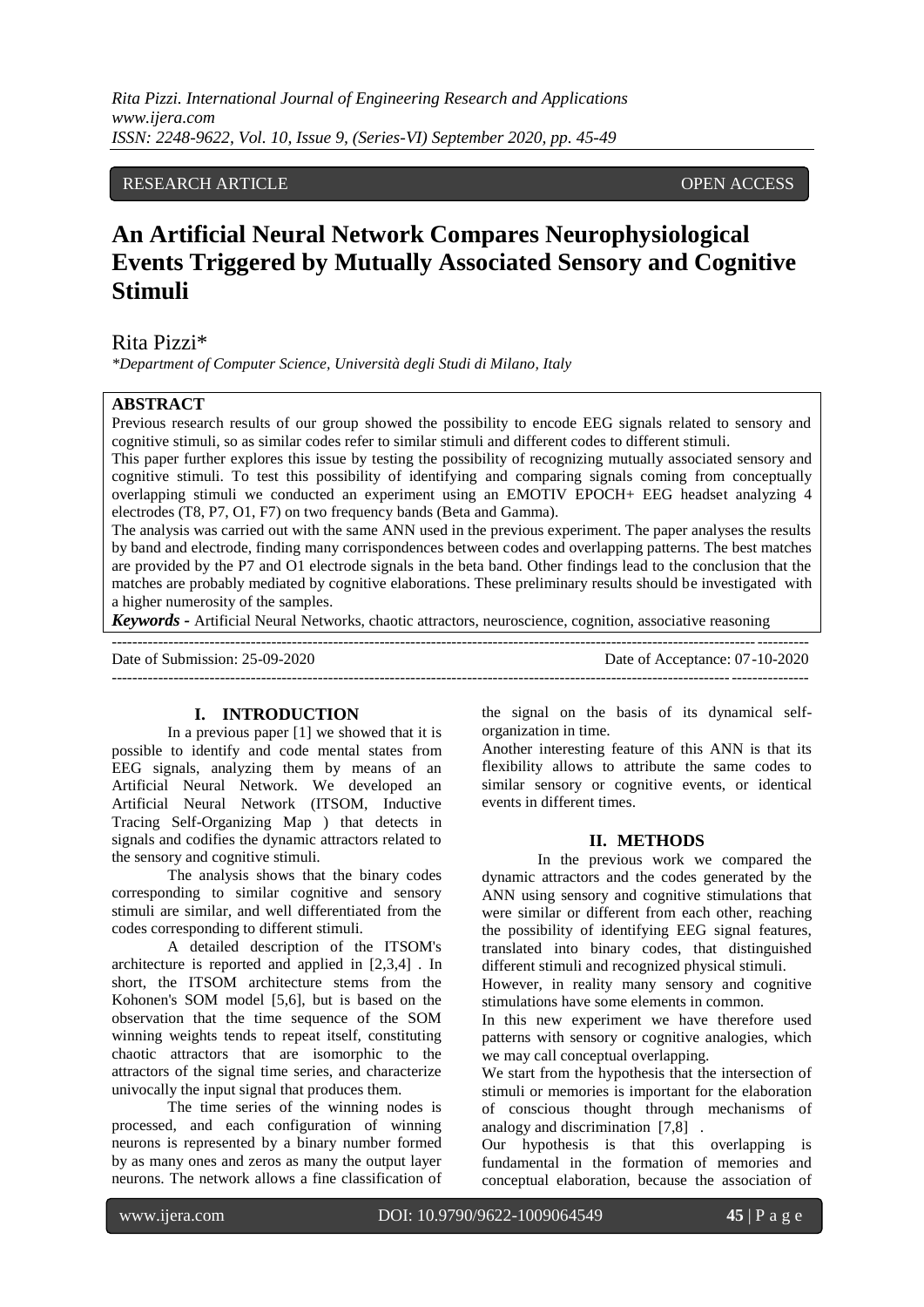*Rita Pizzi. International Journal of Engineering Research and Applications www.ijera.com ISSN: 2248-9622, Vol. 10, Issue 9, (Series-VI) September 2020, pp. 45-49*

ideas necessary for reasoning is conveyed through the transition between different but similar concepts, while memory is recalled from items or groups of items presented to the subject through perceptions and other memories that contain them.

For this purpose, we carried out an experiment with the method used previously, applying it to patterns with multiple analogies, then evaluating and comparing the characteristics of the signals coming from stimulations related to the different patterns. We can describe the overlapping between different patterns with the schema sketched in Fig. 1.



**Fig. 1 -** The patterns presented to the selected subjects and their conceptual intersection

## **III. EXPERIMENTATION**

In this study we processed signals from a 14 electrodes of the EMOTIV EPOCH+ wireless EEG system [9,10] (Fig.2), connected to immersive glasses that allow a realistic audiovisual experience. A MATLAB [11] procedure synchronizes the acquired signals with the sensory experiences presented in a video. The video administers randomly the sensory and cognitive stimuli, each one lasting 10s, followed by a 5s black stimulus, as a function of control and reset (Fig. 3). We chose different colors, colored images and written words repeating the colored stimuli.





**Fig. 2 -** The EMOTIV EPOCH+ EEG system

**Fig. 3 -** Sequence of pattern presentation (shortened



sequence: the real sequence includes other identical occurrences of houses and grandmothers).

At the end of the experiment, signals are recorded and the above desdcribed ANN analysis procedure is applied.

We chose in particular to process four electrodes (T8, P7, O1, F7) (Fig. 4) as the most interesting in relationship with the chosen stimulations. In fact F7 is involved in cognitive control, T8 in episodic memory, P7 in visuospatial processing and the O1 main functional area is the primary visual cortex [12].

The frequency band analyzed were Beta ( between 12.5 and 30 Hz ) and Gamma (>30 Hz). As reported in any neuroscience textbook, Gamma waves mainly refer to higher mental activity, including problem solving and consciousness, whereas Beta waves refer mainly to active thinking, active concentration, arousal, and cognition [13,14].

Signals were acquired from seven subjects of both genders, between 28 and 67 years, although results are not comparable, as by definition each subjective experience is different from subject to subject. But as described in detail in the following,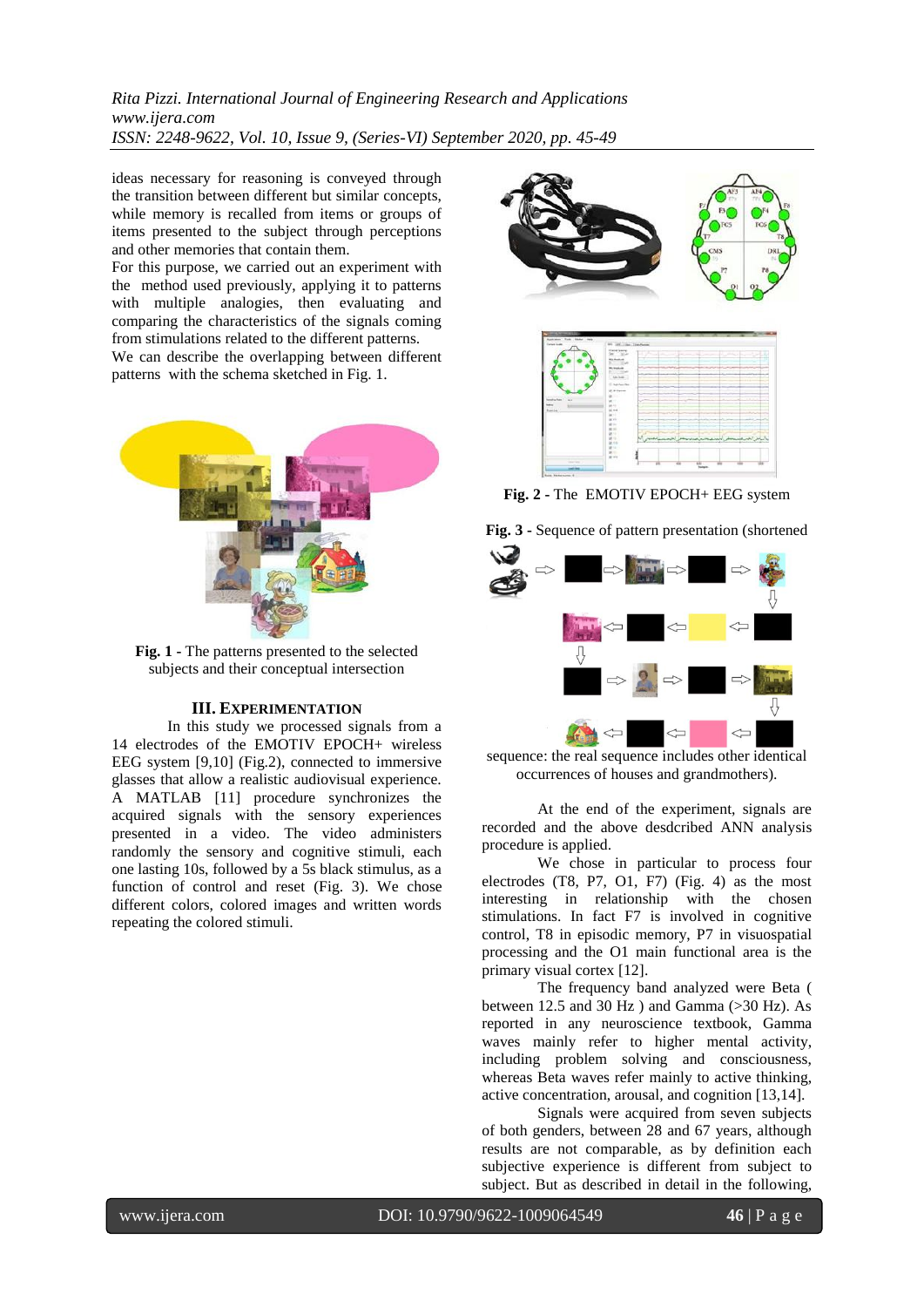*Rita Pizzi. International Journal of Engineering Research and Applications www.ijera.com ISSN: 2248-9622, Vol. 10, Issue 9, (Series-VI) September 2020, pp. 45-49*

the analysis of the binary codes resulted from the ITSOM processing shows the constant evidence that in any subject's signals most binary codes are identical or similar for similar patterns, and different for different patterns.

The patterns generated can be described as follows:

- grandmother (first occurrence)
- Grandma Duck (first occurrence)
- old house (first occurrence)
- Grandma Duck's house (first occurrence)
- old house with pink filter
- old house with yellow filter
- $\blacksquare$  pink colour
- yellow colour
- grandmother (second occurrence)
- Grandma Duck (second occurrence)
- old house (second occurrence)
- Grandma Duck's house (second occurrence)
- black color (blank pattern interleaving the stimulation patterns)

The results consist of the binary codes generated by the individual patterns. A special software compares them and evaluates the similarity between codes. The most interesting results were obtained with the

following network configuration:

Input neurons: 500 Output neurons: 10 Learning rate: 0.002 2000 eras Tolerance threshold: 0.2

The electrodes related to signals with the best matching codes in most subjects were P7 and T8, Beta frequency. As an example, we report the best results obtained by the same subject (Tables 1 and 2). The 00 and 11 values (that substitute respectively the values 0 and 1) are obtained through the ANN tolerance threshold, applied passing from the real numbers to the binary code. The 0 and 1 values indicate exact or nearly exact values.

| <b>PATTERN</b>                        | <b>CODES</b> |                |                |                |                |              |              |              |                |              |
|---------------------------------------|--------------|----------------|----------------|----------------|----------------|--------------|--------------|--------------|----------------|--------------|
| Grandma<br>Duck's house 1             | 11           | $\overline{0}$ | $\mathbf{1}$   | $\overline{0}$ | 00             | $\Omega$     | $\Omega$     | 00           | 00             | 11           |
| yellow old<br>house                   | $\mathbf{1}$ | 00             | 11             | 00             | 00             | 00           | $\mathbf{1}$ | 00           | 00             | 11           |
| yellow                                | $\mathbf{1}$ | 00             | $\mathbf{1}$   | $\overline{0}$ | $\overline{0}$ | $\Omega$     | $\mathbf{1}$ | $\Omega$     | $\Omega$       | $\mathbf{1}$ |
|                                       |              |                |                |                |                |              |              |              |                |              |
| old house 1                           | $\mathbf{1}$ | 00             | 00             | 11             | 11             | 11           | 00           | 11           | 00             | 11           |
| <b>Grandma Duck</b><br>$\overline{2}$ | $\mathbf{1}$ | $\Omega$       | $\overline{0}$ | 11             | $\mathbf{1}$   | $\mathbf{1}$ | $\Omega$     | 11           | $\overline{0}$ | 11           |
|                                       |              |                |                |                |                |              |              |              |                |              |
| Grandma<br>Duck's house 2             | 11           | 00             | $\mathbf{1}$   | 11             | 11             | $\mathbf{1}$ | 11           | 11           | 11             | 11           |
| old house 2                           | 11           | 00             | 11             | 11             | $\overline{1}$ | 11           | 11           | $\mathbf{1}$ | 11             | 11           |
| <b>Grandma Duck</b><br>$\mathbf{1}$   | 11           | 00             | $\mathbf{1}$   | 11             | 11             | $\mathbf{1}$ | 11           | 11           | 11             | 11           |



| <b>PATTERN</b>                   | <b>CODES</b> |                |                |                |                |                |                |                |                |                |
|----------------------------------|--------------|----------------|----------------|----------------|----------------|----------------|----------------|----------------|----------------|----------------|
| <b>vellow old house</b>          | 00           | 00             | 00             | 11             | 00             | 00             | 00             | $\mathbf{1}$   | 00             | 00             |
| yellow                           | 00           | 00             | 00             | $\mathbf{1}$   | 00             | 00             | 00             | 11             | 00             | 00             |
| pink old house                   | $\mathbf{1}$ | 00             | 00             | 11             | 11             | 11             | 00             | 11             | 00             | 11             |
| pink                             | $\mathbf{1}$ | $\Omega$       | $\Omega$       | 11             | $\mathbf{1}$   | $\mathbf{1}$   | $\overline{0}$ | 11             | $\Omega$       | 11             |
| old house 2                      | 00           | $\Omega$       | $\Omega$       | 00             | $\Omega$       | 11             | $\overline{1}$ | $\Omega$       | $\Omega$       | $\overline{1}$ |
| <b>Grandma Duck's</b><br>house 2 | 00           | $\overline{0}$ | $\overline{0}$ | 00             | $\overline{0}$ | $\mathbf{1}$   | $\overline{1}$ | $\overline{0}$ | $\overline{0}$ | $\overline{1}$ |
| <b>Grandma Duck 1</b>            | 11           | 00             | 11             | 00             | 00             | 00             | 00             | 00             | $\mathbf{1}$   | $\overline{1}$ |
| grandmother 1                    | $\mathbf{1}$ | 00             | $\mathbf{1}$   | $\overline{0}$ | $\overline{0}$ | $\overline{0}$ | $\overline{0}$ | 00             | $\mathbf{1}$   | $\overline{1}$ |

**Table 2 -** P7 Beta Coincident Codes

## **IV. CONCLUSION**

It has long been known that the ability to associate perceptions and concepts is a basic characteristic for memory and learning and ultimately for the advanced brain functions that we may call intelligence [15,16]. More recently, the possibility of evaluating associative function from the point of view of neuroscience has emerged [17,18,19].

This study therefore has a twofold objective: on the one hand, we aim to deepen with a new experimentation the ability of computational intelligence to analyse and codify mental events. The new experimentation considers patterns associable according to sensory or cognitive content.

On the other hand, the research is intended to verify that the codes generated from the EEG signals reflect the underlying mental association.

Thus we conducted an experiment in which stimuli with features that can be associated from a perceptive or cognitive point of view were administered, then the analysis and coding of the signals was carried out by means of the previously described ANN.

The analysis on the obtained signals has led to state that the codes generated by the set of patterns considered confirm the previous results, i.e. they discriminate different sensory/cognitive events and create similar codes for similar events, where similar means having no more than 1 different binary symbol. Moreover, it has been verified that in many cases similar codes also correspond to patterns that can be associated with each other.

Even second level correspondences are present, namely intersections of intersections (e.g. old house is overlapping with grandmother (first level), and grandmother is overlapping with Grandma Duck (first level), but Grandma Duck is overlapping with Grandma Duck's house (first level), so a second level correspondence is between grandmother and Grandma Duck's house).

It can be seen that in general similarities between codes coming from overlapping stimuli, are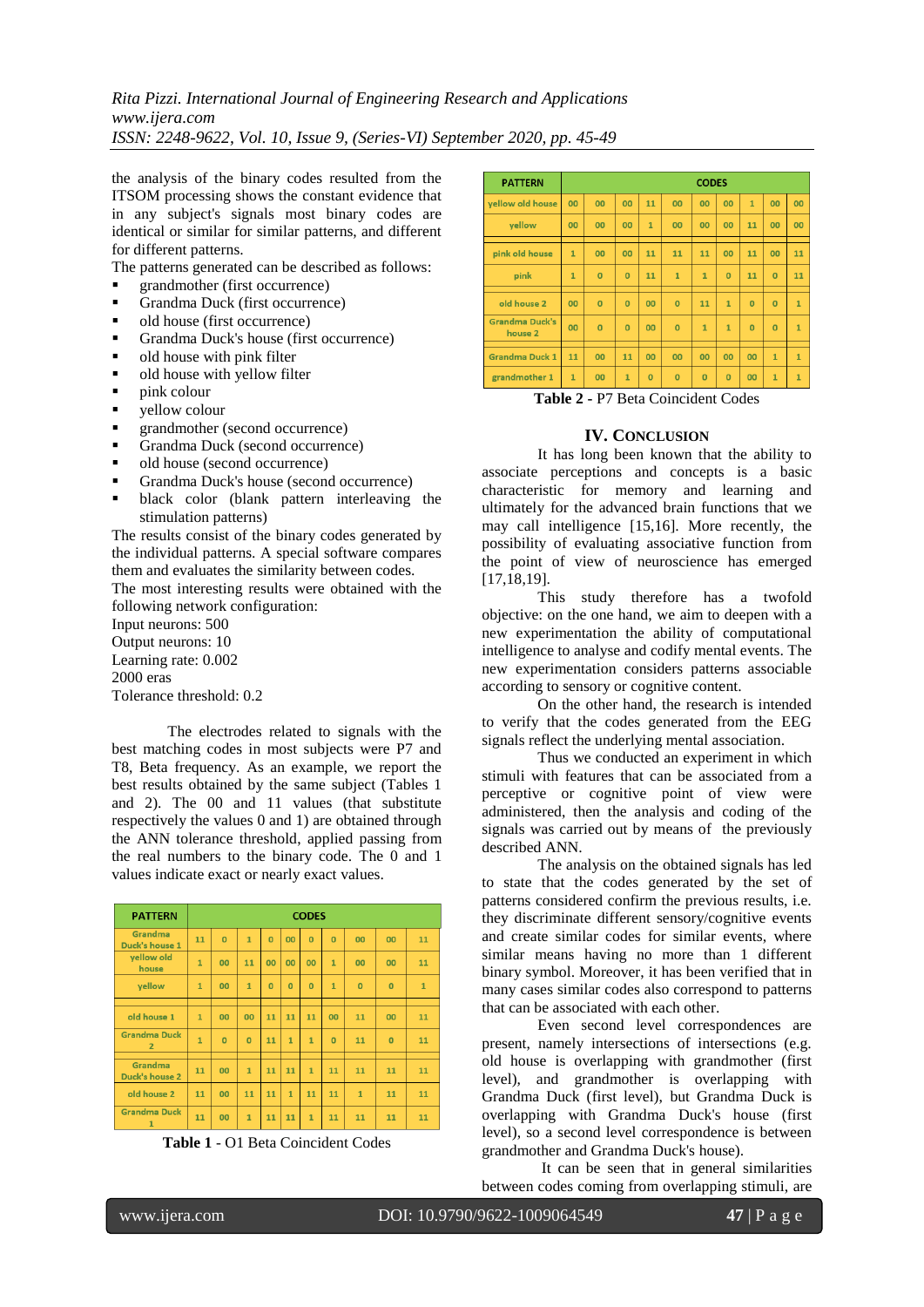present both at first and second level, for any electrode and frequency band. In this work we concentrated on coincident codes, and we reported examples in the previous paragraph.

In fact it is worth noting that with the chosen ANN configuration (10 neurons of the competitive layer, therefore binary codes of length 10) the number of possible codes is  $2^{\wedge}10=1024$ , so given a certain code there is one probability out of 1024 that an identical one can be created. In our case, however, not all the identical codes would be admissible, but only some, chosen among the 12 patterns, i.e. only those that can be associated: on average we can say half (some patterns can be associated with several patterns, others with a limited number of patterns).

As a result, the probability of code coincidence is further reduced: if we state that each binary code could have approximately 6 variants, the calculus leads to  $2^{\wedge}10^*6=6144$  choices.

In particular, it has been observed that the correspondences are different depending on the electrode, both in nature and in number.

The highest number of matches occurred from the signals filtered on the Beta band and in particular from the P7 and O1 electrodes.

It is interesting to outline that these are not the same electrodes ande the same frequency band that gave the best response in the previous experiment (T8 Gamma). In this case, however, the active processing component is more intense than for the previous patterns (with greater involvement of the Beta band) and visuospatial processing and primary visual cortex (P7 and O1) are intensively involved.

As far as colours are concerned, for all electrodes and with both frequency bands very rarely false matches are detected (i.e. between colours and houses filtered with different colours) and never matches between different colours. In general, (incorrect) matches with pure colours are almost completely missing except for some cases of (correct) matches for images with colour filter.

Among the correspondences that include houses, the house filtered with pink colour is much more present than the one with yellow.

The overall results therefore seem to indicate both that the matches found are not random and that the matches include cognitive factors before and after sensory factors.

The issues involved in this study, regarding high-level mental states, are still under study in neuroscience and psychology and far from a definitive knowledge, thus this research is to be considered absolutely preliminary.

However, the good results lead us to think that, using computational intelligence methods, it is

possible to conceive more complex experiments, recruiting a higher number of subjects and studying a choice of patterns from which it is possible to draw new information on the possibility of identifying complex cognitive events from neurophysiological signals.

## **ACKNOWLEDGEMENTS**

I am indebted to dr Marialessi Musumeci for her important contribution.

## **REFERENCES**

- [1]. R. Pizzi, M. Musumeci, Coding Mental States from EEG Signals and Evaluating their<br>Integrated Information Content:ba Integrated Information Computational Intelligence Approach, *Int. J. Circuits, Systems and Signal Processing, 11*, 2017, 464-470.
- [2]. R. Pizzi, M. Musumeci, Artificial Neural Networks, Dynamical Systems and Self-Organization (Createspace, 2017).
- [3]. R. Pizzi, G. Cino, F. Gelain, D. Rossetti, and A. Vescovi, Learning in Human Neural Networks on Microelectrode Arrays, Biosystems, 88(1-2), 2007, 1-15.
- [4]. R. Pizzi, G. Cino, F. Gelain, D. Rossetti, A. Vescovi, and W. Baer, A Cultured Human Neural Network Operates a Robotic Actuator, Biosystems, 95(2), 2009,137-144.
- [5]. T. Kohonen, Self-Organisation and Association Memory (Springer Verlag, 1983).
- [6]. T. Kohonen, Physiological Interpretation of the Self-Organizing Map Algorithm, *Neural Networks, 6(7),*1993, 895-905.
- [7]. S.B. Kaufman, C.G. DeYoung, J.R. Gray, J. Brown, and N. Mackintosh, Associative learning predicts intelligence above and beyond working memory and processing speed, *Intelligence, 37*, 2009, 374-382.
- [8]. M.A. Gluck, M. A., and G.H. Bower, From conditioning to category learning: An adaptive network model, *Journal of Experimental Psychology, 117,* 1988, 227- 247.
- [9]. Emotiv Inc., San Francisco, CA [Online]. Available: *https:[/www.emotiv.com.](http://www.emotiv.com/)*
- [10]. N.A. Badcock, K. A. Preece, B. De Wit, K. Gleen, N. Fieder, J. Thie, and G. McArthur, Validation of the Emotiv EPOC EEG System for Research Quality Auditory Event-Related Potentials in Children, *PeerJ, 3*, 2015, e907.
- [11]. MATLAB, *MATLAB and Statistics Toolbox Release* (The MathWorks, Natick, MA, 2012).
- [12]. American Academy of Neurology, Assessment: EEG brain mapping, *Neurology 13,* 1989, 1100–11017.